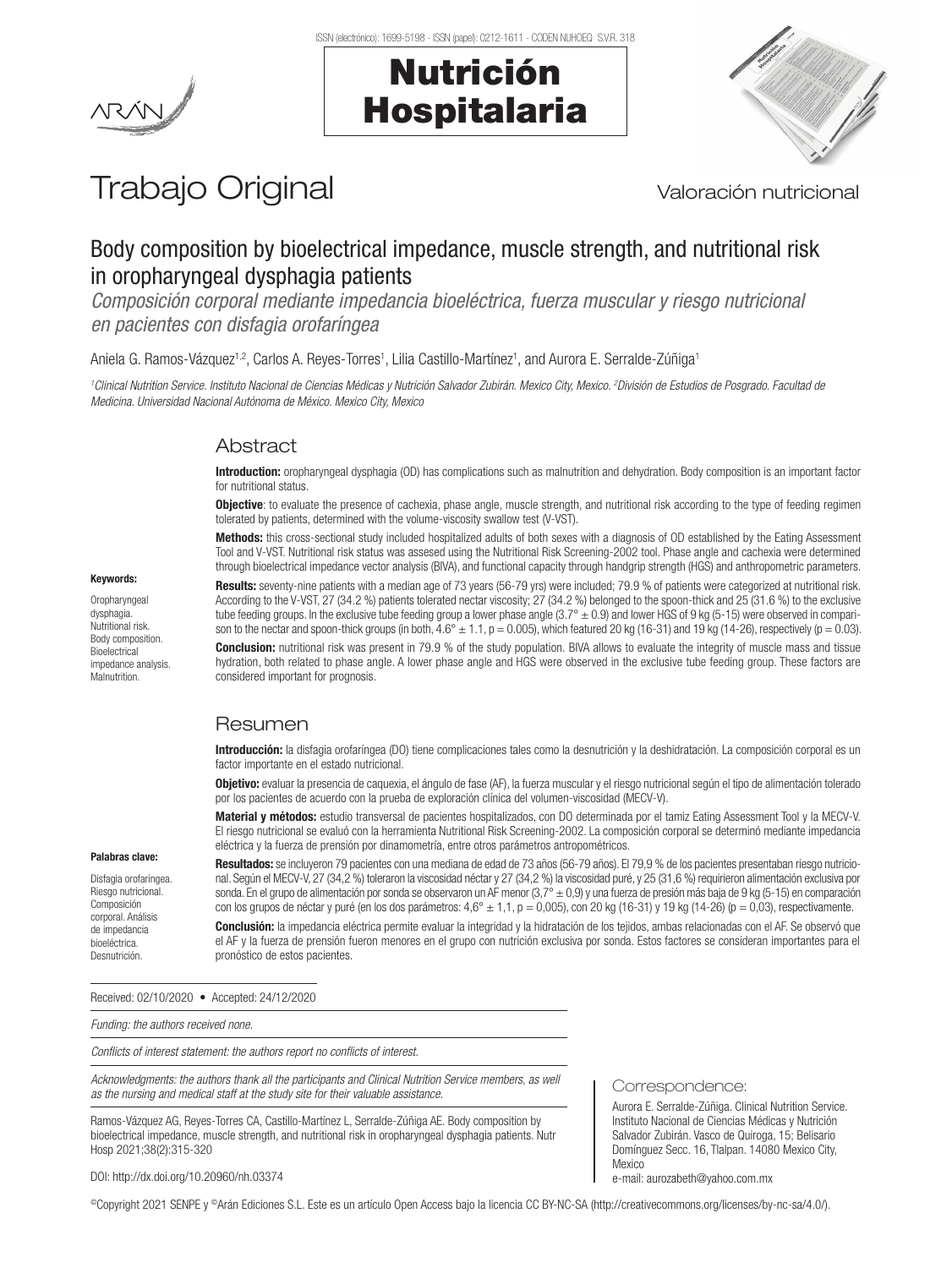### **INTRODUCTION**

Oropharyngeal dysphagia (OD) is a symptom of swallow dysfunction that provokes difficulty or inability to form or move the alimentary bolus safely from the mouth to the esophagus, and occurs between the mouth and stomach (1); this condition may be caused by different diseases such as neurological or neurodegenerative diseases (Parkinson and Alzheimer diseases, dementia, amyotrophic lateral sclerosis) and head and/or neck diseases (cancer, Zenker diverticulum, osteophytes). OD may result in malnutrition, dehydration, and tracheobronchial aspiration (1,2).

The occurrence of malnutrition in patients with OD is often 2.4 (CI: 1.264 to 4.649,  $p < 0.008$ ) times higher than in subjects with normal swallowing function during the rehabilitation stage (3,4). It has been reported that 17 % of older adults with OD have malnutrition, while 34 % are at risk of malnutrition (5). A higher prevalence of malnutrition was reported in patients with OD (45.3 %) when compared to those without OD (18 0%)  $(p < 0.001)$ . When malnutrition and OD co-existed, one-year mortality reached 65.8 % ( $p < 0.008$ ) (6).

The reduction in dietary food and liquid intake of OD patients could be a risk factor for weight loss and malnutrition (7), which causes structural changes in the body, including a decrease in cell mass, loss of proteins, or modifications in fluid balance. These impairments may cause changes such as loss of muscle mass and strength, adipose changes, and fluid imbalance (2). Handgrip strength (HGS) is a validated and reliable method frequently used as an inexpensive surrogate of overall muscle strength (8). The Nutritional Risk Screening 2002 (NRS-2002) tool has been proposed as a universal screening instrument for malnutrition in hospitalized patients, as it assesses body mass index (BMI), weight loss, appetite, and severity of disease. It allows a rapid and simple identification of patients requiring nutritional support, and reflects especially the severity of acute comorbidities (9).

Bioelectrical impedance analysis (BIA) is a practical, portable, non-invasive method. BIA offers a reliable approach to assessing body composition and prognosis by evaluating the quality of the entire cell membrane, and describes the distribution of fluids (10). BIA components include resistance (R), which shows a purely resistive component of the intra- and extracellular solutions, and reactance (Xc) or capacitive component in the tissues according to the polarity of cell membranes. Another component of BIA is phase angle (PA), which serves as an indicator of integrity and vitality of the cell membrane, and depends on age, sex, fluid distribution, BMI, and parameters such as disease, inflammation, malnutrition, and physical inactivity. It is associated with tissue status, and therefore PA values will differ depending on clinical conditions. Higher values can be proportionally considered as an index of vitality, while lower values are indicators of cell membrane deterioration. Lower values are also related to decreased muscle function, and increased risk of mortality (11-13).

Body composition is an important factor for nutritional status, and understanding changes in these parameters is important to recognize health implications and decide a nutritional intervention (14). The purpose of this study was to evaluate the presence of cachexia, PA, muscle strength, and nutritional risk according to the type of feeding regimen tolerated by patients as established with the volume-viscosity swallow test (V-VST).

#### MATERIAL AND METHODS

## STUDY POPULATION

A cross-sectional study was conducted in a tertiary referral center. We included hospitalized adults of both sexes who had been diagnosed with OD, confirmed by the Eating Assessment Tool-10 (EAT-10) and V-VST (15,16), by standardized, specialized personnel. Subjects were excluded if they exhibited clinical signs of hydration imbalance or acute illness, or if they had a pacemaker or metallic implants. All subjects or their legal representatives were informed about the purpose of the study and signed an informed consent form before inclusion. The study was approved by the Ethics Research Committee of the institution.

## CLINICAL MEASUREMENTS

Clinical and demographic data (diagnosis at admission, age, sex, and type of caregiver) were obtained from medical records.

The EAT-10 consists of 10 items used to assess the severity of OD symptoms. The tool scores on a scale from 0 (no problem) to 4 (severe problem). A final score of  $\geq$  3 is abnormal and indicates the presence of swallowing difficulties (15,17,18). In subjects with an EAT-10 final score  $\geq$  3, a V-VST was performed to confirm OD and establish the ideal tolerated volume and viscosity to be fed safely.

The V-VST is a clinical screening tool with high diagnostic accuracy in the identification of clinical signs and symptoms regarding the effectiveness and safety of swallowing. It uses different volumes (5, 10, and 20 mL) and viscosities: 250 mPas (called nectar by the National Dysphagia Diet (NDD) nomenclature), < 50 mPas (called thin liquid by the NDD), and 3500 mPas (called spoon-thick by the NDD) (19). The algorithm proposed by Clavé et al. for the identification of evidence for impaired efficacy of swallow (abnormal sealing of the lip, presence of oral residues, fractional swallow, and symptoms of pharyngeal residues) and impaired safety (wet voice, cough, and decrease in oxygen saturation by  $\geq$  3 %, as measured with a digital pulse oximeter). If a patient exhibits one or more signs of deterioration in the efficacy and/or safety of the swallowing process, they are diagnosed with OD (16).

According to tolerated (without showing signs of impaired efficacy or safety) viscosity as determined by V-VST results, patients were classified into the nectar oral intake, spoon-thick oral intake, or exclusive tube feeding groups when they did not tolerate any of the aforementioned viscosities due to exhibiting signs of impaired efficacy and safety in swallowing (1).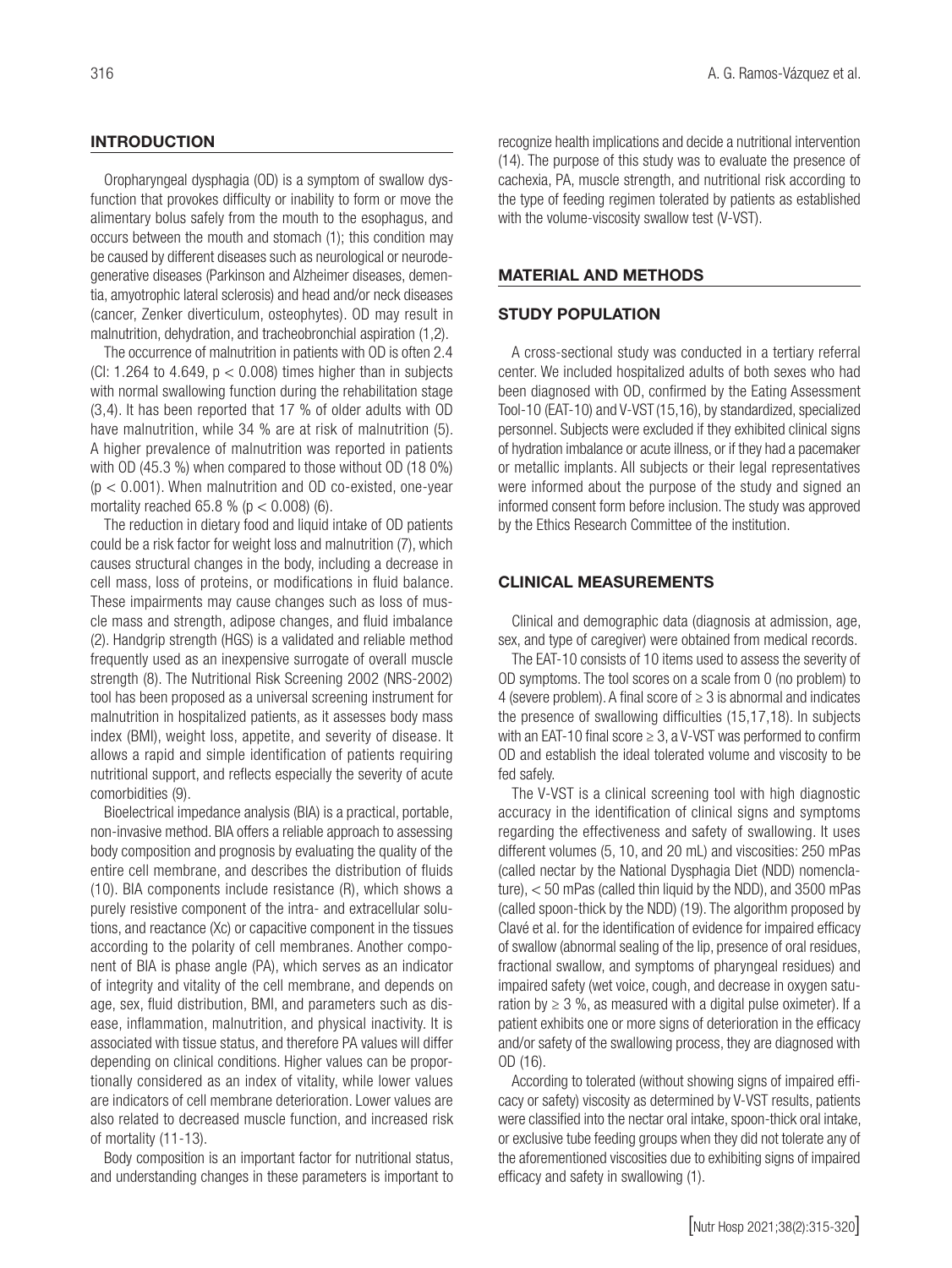## NUTRITIONAL AND BODY COMPOSITION MEASUREMENTS

Nutritional parameters were assessed in every patient by a trained nutritionist and included the following:

- Nutritional risk was determined with the Nutritional Risk Screening 2002 tool (NRS-2002) (20). Anthropometric measurements included body weight, height, and calf circumference, which were measured according to an anthropometric standardization manual (21). Body weight was measured in kilograms using a digital scale (SECA model 810; SECA Corp.), and rounded to the nearest 0.1 kg; height was measured in meters using a stadiometer (SECA model 213; SECA Corp.), and recorded to the nearest 0,1 cm. BMI was calculated with the formula: BMI = weight (kg) / height (m<sup>2</sup>).
- Handgrip strength (HGS) was measured with a Takei Smedley Hand Dynamometer. The patient was instructed to apply the most pressure possible with their dominant hand. The measurement was repeated three times, with a separation of 1 min to avoid fatigue, and the mean value was recorded.
- The detailed analysis of nutritional intake was assessed using a 24-hour recall, and was analyzed using the ESHA Food Processor SQL software, version 11.1.0.
- Body composition was measured using tetrapolar mono-frequency (50 kHz) equipment (Quantum X, RJL Systems, Clinton Township, Michigan, USA). Patients refrained from eating and drinking for 6 hous, without portable electric heaters, and were instructed to lie supine with their hands at their sides and with their legs apart in a comfortable area. All measurements were performed by the established tetrapolar protocol (13,22). Values (R, Xc) were normalized for patient height, and bioelectrical impedance vector analysis (BIVA) software was used to obtain the impedance vector, which is represented in the RXc graph of the healthy population (11).

Patients with vectors outside the 75 % tolerance ellipse graph of the reference population, on the right side of the RXc graph were classified as cachectic (10).

## STATISTICAL ANALYSIS

Continuous variables were reported as mean  $\pm$  standard deviation (SD) or median and interquartile range (IQR: 25<sup>th</sup>-75<sup>th</sup> percentile), according to their distribution. Categorical variables were presented as numbers and percentages. The study population was divided into three groups according to type of feeding regimen and the viscosity level tolerated by patients as determined by the V-VST (nectar viscosity, spoon-thick, and exclusive tube feeding). We adopted a univariate analysis of variance (ANOVA) test for continuous variables or the Kruskal-Wallis test for variables with asymmetrical distribution. *Post-hoc* analyses with the Mann-Whitney U-test and Bonferroni's correction were performed to identify the differences between groups. For categorical variables we used Pearson's  $\chi^2$  test. We set a p-value  $< 0.05$  as statistically significant. The analysis was performed with the Statistical Package for the Social Sciences (IBM SPSS Statistics for Windows; IBM Corp, Armonk, NY) software, version 21.

## RESULTS

A total of 79 patients (39 women, 49 %) with a median age of 73 years were included. Table I shows the demographic and clinical characteristics of the subjects. The predominant cause of OD was associated with neurological and infectious diseases, without statistical differences. In 81 % of patients the primary caregiver was a family member. According to the V-VST, 27 (34.2 %) patients tolerated nectar viscosity, 27 (34.2 %) spoon-thick food,

| <b>Patients characteristics</b><br>(n) | <b>Nectar viscosity</b><br>(27) | Spoon-thick<br>viscosity<br>(27) | <b>Exclusive tube</b><br>feeding<br>(25) | p-value             |
|----------------------------------------|---------------------------------|----------------------------------|------------------------------------------|---------------------|
| Females, n (%)                         | 15(55)                          | 13 (48)                          | 11(44)                                   | $0.70*$             |
| Age (years)                            | 72 (49-78)                      | 71 (42-79)                       | 75 (51-79)                               | 0.83 <sup>†</sup>   |
| Admission diagnosis, n (%)             |                                 |                                  |                                          |                     |
| Neurodegenerative diseases             | 3(12)                           | 3(12)                            | 2(8)                                     |                     |
| Head and neck cancer                   | 5(19)                           | 2(7)                             | 2(8)                                     |                     |
| Autoimmune diseases                    | 7(27)                           | 6(22)                            | 4(16)                                    | $0.15*$             |
| Infectious diseases                    | 1(14)                           | 6(22)                            | 8(32)                                    |                     |
| Stroke                                 | 4(15)                           | 9(33)                            | 4(16)                                    |                     |
| Other                                  | 6(23)                           | 1(04)                            | 5(20)                                    |                     |
| EAT-10 score                           | $8(5-10)$                       | $13(8-17)$                       | $14(9-18)^{\ddagger}$                    | $0.01$ <sup>+</sup> |

Table I. Demographics and clinical characteristics of the study subjects according to feeding regimen type and tolerated viscosity level

*EAT-10: eating assessment tool 10. Data are presented as numbers (percentages) or medians (25-75th). \*Chi-squared test; † Kruskal-Wallis test and Bonferroni's correction; ‡ Significantly different group by Bonferroni's correction.*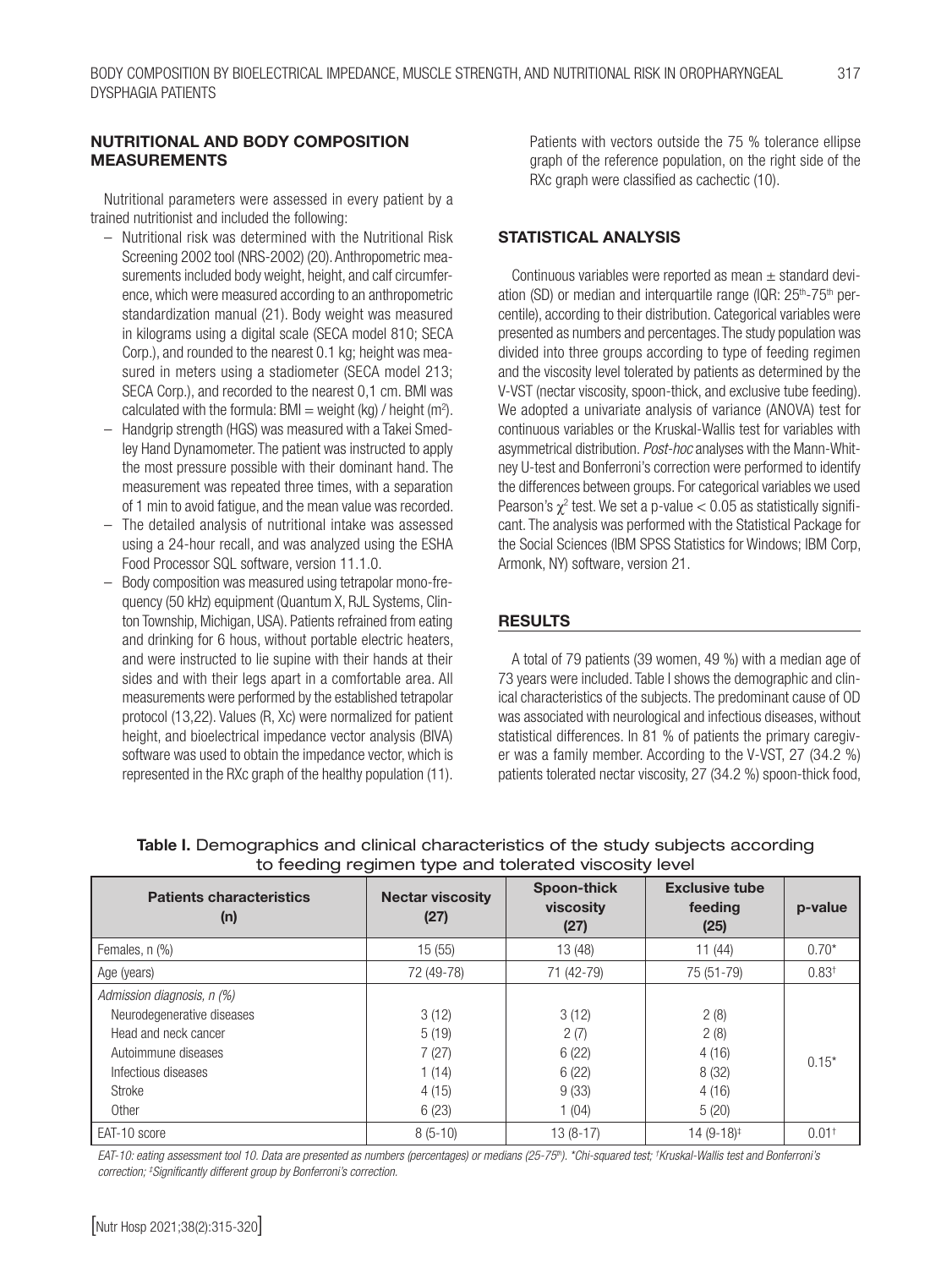| to recurrig regiment type and tolerated viscosity level |                                 |                                      |                                       |                   |  |  |  |
|---------------------------------------------------------|---------------------------------|--------------------------------------|---------------------------------------|-------------------|--|--|--|
| <b>Patients characteristics</b><br>(n)                  | <b>Nectar viscosity</b><br>(27) | <b>Spoon-thick viscosity</b><br>(27) | <b>Exclusive tube feeding</b><br>(25) | p-value           |  |  |  |
| Body weight (kg)                                        | $56 \pm 14$                     | $55 \pm 9.0$                         | $51 \pm 15$                           | $0.58*$           |  |  |  |
| BMI (kg/m <sup>2</sup> )                                | $21(18-25)$                     | 21 (19-24)                           | 20 (17-23)                            | 0.63 <sup>†</sup> |  |  |  |
| Calf circumference (cm)                                 | $30 \pm 4.4$                    | $29 \pm 3.7$                         | $26 \pm 5.0$ <sup>§</sup>             | $0.02*$           |  |  |  |
| Nutritional risk, n (%)                                 | 19 (70.4)                       | 21(77.7)                             | 23 (92)                               | $0.14*$           |  |  |  |
| <b>Nutritional intake</b>                               |                                 |                                      |                                       |                   |  |  |  |
| Total energy intake (kcal/day)                          | $1471 \pm 396$                  | $1668 \pm 542$                       | $1526 \pm 440$                        | $0.29*$           |  |  |  |
| Energy intake per body weight (kcal/kg BW)              | $27 \pm 9.0$                    | $31 \pm 10.2$                        | $29 \pm 10.2$                         | $0.40*$           |  |  |  |
| Total protein intake (g/day)                            | 84 (53-109)                     | 93 (72-105)                          | 73 (58-87)                            | 0.17 <sup>†</sup> |  |  |  |
| Protein intake per body weight (g/kg)                   | $1.2 \pm 0.5$                   | $1.3 \pm 0.6$                        | $1.2 \pm 0.4$                         | $0.47*$           |  |  |  |
| Carbohydrates (%)                                       | $58 \pm 11$                     | $58 \pm 13$                          | $51 \pm 7.8$ <sup>§</sup>             | $0.02*$           |  |  |  |
| Protein (%)                                             | 16.3 (13-20)                    | 19.0 (13-22)                         | 16 (15-18)                            | $0.32^{+}$        |  |  |  |
| Lipids (%)                                              | $25.3 \pm 8.5$                  | $24 \pm 8.5$                         | $32 \pm 8.0$                          | $< 0.001*$        |  |  |  |
| <b>Body composition and functionality</b>               |                                 |                                      |                                       |                   |  |  |  |
| R/H (ohms)                                              | 361 (284-434)                   | 378 (298-453)                        | 373 (340-473)                         | $0.54^{+}$        |  |  |  |
| Xc/H (ohms)                                             | 30 (20-37)                      | 30 (24-36)                           | 25 (21-28)                            | $0.46^{\dagger}$  |  |  |  |
| Phase angle (°)                                         | $4.6 \pm 1.1$                   | $4.6 \pm 1.1$                        | $3.7 \pm 0.9$ <sup>§</sup>            | $0.005*$          |  |  |  |
| Cachexia, n (%)                                         | 15(55)                          | 18 (67)                              | $22(88)^{6}$                          | $0.02*$           |  |  |  |
| HGS (kg)                                                | $20(16-31)$                     | 19 (14-26)                           | $9(5-15)^{6}$                         | 0.03 <sup>†</sup> |  |  |  |

| <b>Table II.</b> Nutritional characteristics, body composition, and functionality according |  |  |  |  |  |  |
|---------------------------------------------------------------------------------------------|--|--|--|--|--|--|
| to feeding regimen type and tolerated viscosity level                                       |  |  |  |  |  |  |

*BW: body weight; HGS: handgrip strength. Data are presented as mean ± standard deviation, medians (25-75th) or numbers (percentage). \*Univariate ANOVA test and Bonferroni's correction; † Kruskal-Wallis test and Bonferroni's correction; ‡ Chi-squared test; § Significantly different group by Bonferroni's correction.*

and 25 (31.6 %) exclusive tube feeding. Patients with exclusive tube feeding presented a higher EAT-10 score as expected.

Most of the patients were identified to be at nutritional risk (79.7 %); BIVA also revealed the presence of cachexia (69.6 %). The nutritional risk in patients with exclusive tube feeding was 92 %; furthermore, it was 78 % in both oral intake groups, the nectar viscosity group and the spoon-thick viscosity group ( $p = 0.15$ ).

Nutritional intake, body composition, and HGS differences between groups are presented in table II. No significant differences were observed in the dietary intake (calories and protein) of the different groups. Weight, BMI, and calf circumference were higher in the nectar viscosity group as compared to the other groups. Differences in body composition and functionality were also observed between groups. PA ( $p = 0.005$ ) and HGS ( $p = 0.03$ ) were lower in the exclusive tube feeding group when compared to the nectar and spoon-thick viscosity groups (Fig. 1). The presence of cachexia as evaluated by BIVA was more frequent in the exclusive tube feeding group compared with the nectar and spoon-thick viscosity groups, with differences being statistically significant ( $p = 0.02$ ).

## **DISCUSSION**

Undiagnosed or untreated OD and malnutrition can result in clinical complications that may impact the quality of life and well-being of patients. Despite being a highly prevalent condition in patients with OD, malnutrition has been poorly evaluated in this setting. Previous studies reported that the presence of malnutrition in OD patients has serious implications for prognosis, disease recovery, prolonged hospital stay, and higher treatment costs (5,23).

In our study of 79 subjects, nutritional risk was higher in patients with OD who were on exclusive tube feeding. Likewise, the anthropometric parameters and indicators of body composition were significantly lower than in those on oral feeding, whatever the viscosity level. The variety of admission diagnoses that were related to the etiology of OD indicates the importance of identifying subjects with swallowing impairment and malnutrition, as recommended by the European Society for Swallowing Disorders (6,14,24).

Compared with other investigations, we observed a higher frequency of nutritional risk (79.9 %). These results may be related to differences in the study population (heterogeneity of OD etiologies and age range). Carrión et al. observed a frequency of malnutrition and risk of malnutrition ranging up to 68.4 % (5,6). Concerning the evaluation of cachexia by BIVA, a high frequency was also observed. For both parameters, frequency was higher in the exclusive tube feeding group; in these subjects OD was severe, and they could not tolerate any viscosity level because the safety or efficacy of swallowing was compromised.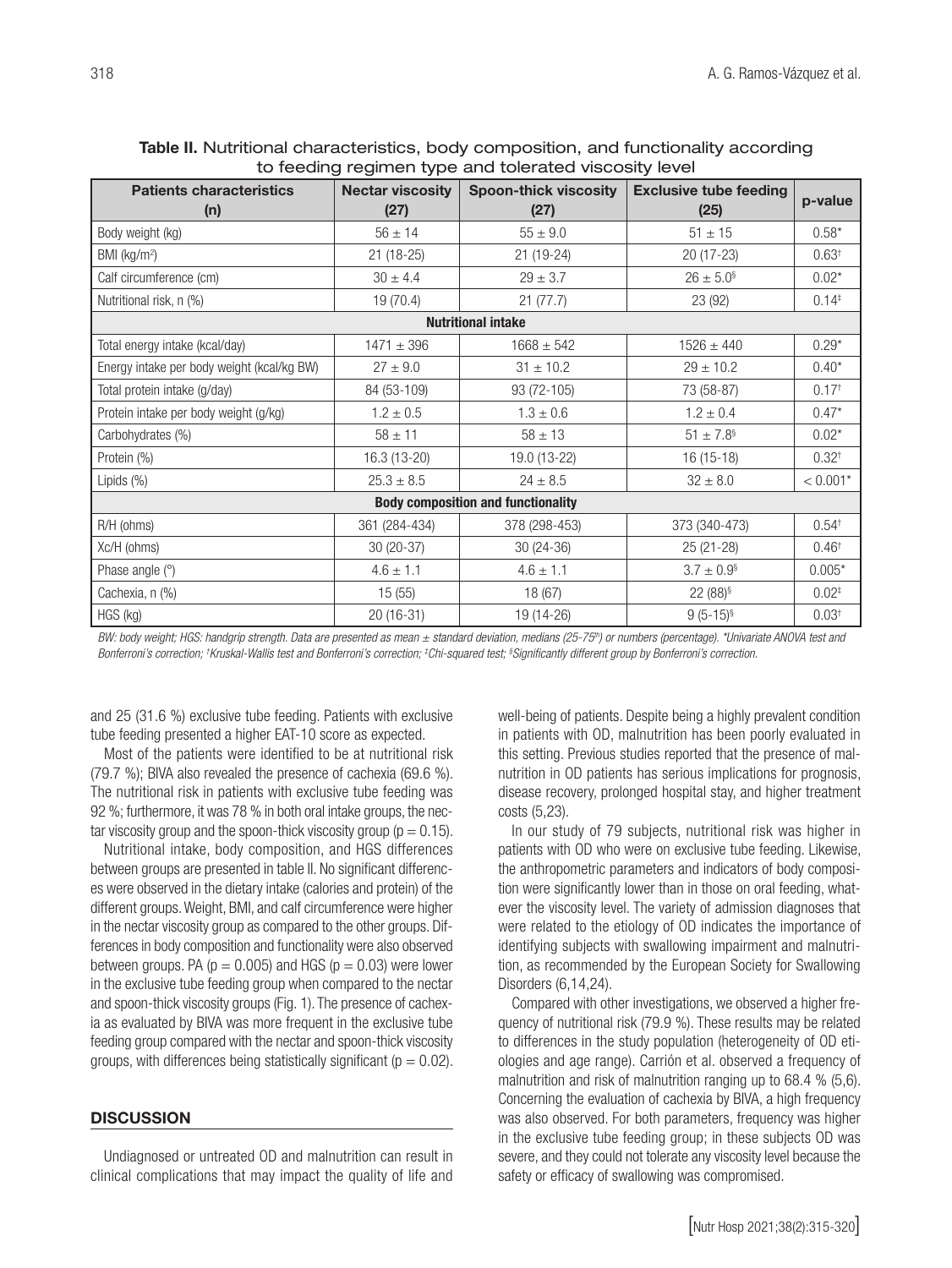

#### Figure 1.

Comparison of phase angle (A) and HGS (B) according to type of dysphagia diet. HGS: handgrip strength. HGS,  $p = 0.03$ : nectar viscosity group vs exclusive tube feeding group. PA,  $p = 0.005$ : nectar viscosity group vs exclusive tube feeding group.

The evaluation of nutritional status through techniques such as BIVA allows to identify cellular integrity and tissue hydration. Medical nutrition therapy can improve these indicators and lead to an improved prognosis (25).

The exclusive tube feeding group showed lower PA and HGS values, which have been related to their nutritional risk and reduction in muscular strength (12,26,27). Under malnutrition conditions PA is frequently lower than normal, and its use has been recommended as a prognostic marker of morbidity and mortality. Lower PA appears to be consistent with an alteration of cell integrity or with changes in the selective permeability of the cell membrane. A higher PA is associated with healthy cell membranes and higher body cell mass (27). These results in PA and HGS that were found in the exclusive tube feeding group may be thought of as prognosis indicators of survival; however, studies including a representative sample and follow-up are required to justify this association.

Our findings are consistent with those of previous research in the literature, which reported that malnutrition and nutritional risk are frequent conditions in patients with OD (5,28). Furthermore, any medical condition that may lead to OD can directly reduce dietary intake and result in weight loss because of reduced muscle mass, and therefore increase nutritional risk. Besides, the coexistence of OD and malnutrition results in a vicious circle, since malnutrition may worsen OD itself, leading to increases in morbidity and mortality (26,29).

In the indicators of dietary intake (energy and protein) we did not observe any statistically significant differences between study groups. As mentioned before, OD affects food intake, which subsequently increases the risk of malnutrition in these patients; therefore, in most cases, it is necessary to modify or adjust viscosities and volumes to improve both the swallowing process and nutritional status (14,30,31).

This article has several limitations. The heterogeneity of OD etiologies, the paucity of information regarding the severity of the disease, and the wide range of ages limit the comparison of our findings with those of studies previously conducted on specific populations. Despite using a small sample to obtain statistical significance, clinical differences can be observed in the different parameters evaluated between the groups. However, as the sample is small, a sensitivity analysis could not be made.

This study contributes to underscoring the value of an early and accurate assessment of impaired swallowing, and consequently of the prevention of malnutrition, wasting, and loss of muscle mass. Furthermore, it argues for the implementation of an effective and early intervention to preserve nutritional status and body composition. BIVA allows to evaluate the integrity of muscle mass and tissue hydration, both of which are related to phase angle.

In conclusion, nutritional risk was present with a higher frequency in the study population (79.9 %), and lower PA and HGS values were observed in the exclusive tube feeding group. These factors are considered important for the prognosis.